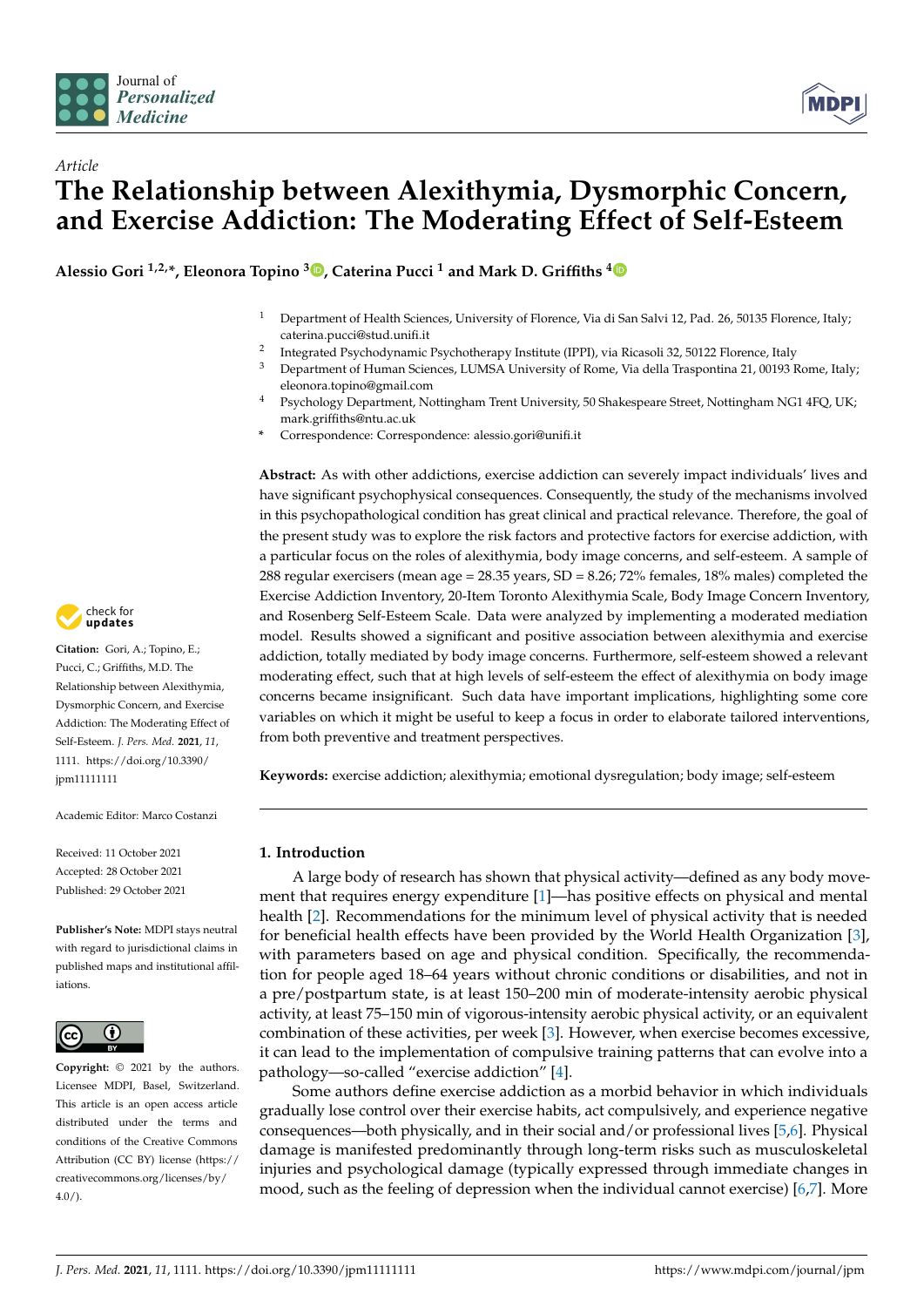specifically, the symptoms and consequences of exercise addiction have been characterized by six common components of addiction: salience, mood modification, tolerance, withdrawal symptoms, personal conflict, and relapse  $[8,9]$  $[8,9]$ . In the event of addiction, the negative consequences are ignored, and do not prevent individuals from continuing to exercise [\[9](#page-10-1)[,10\]](#page-10-2). Investigations of these factors have been helpful to the field from both preventive and treatment perspectives [\[11](#page-10-3)[,12\]](#page-10-4). Therefore, the present study explores the interaction of risk factors and protective factors in pathways towards exercise addiction among regular exercisers, with a particular focus on the roles of alexithymia, body image concerns, and self-esteem.

Alexithymia, a construct originally introduced by Sifneos [\[13\]](#page-10-5), is a specific form of emotional dysregulation that is defined by a difficulty in identifying, describing, and verbalizing emotions, as well as difficulty by individuals in discriminating their own emotional experiences from underlying physiological activation, which is also characterized by constricted imaginary processes [\[14](#page-10-6)[–16\]](#page-10-7). It appears that psychic suffering resulting from affective dysregulation can lead those with alexithymia to regulate their negative emotions through behaviors that may be a risk to their health (e.g., drug use, engaging in risky sports, eating disorders) [\[17–](#page-10-8)[19\]](#page-10-9). Therefore, it is not surprising that many scientific studies have shown a relationship between alexithymia and substance dependence [\[17,](#page-10-8)[20\]](#page-10-10) and behavioral addictions [\[21–](#page-10-11)[23\]](#page-10-12), including that related to exercise addiction.

The relationship between alexithymia and exercise addiction has been examined in different populations of exercisers, such as those attending fitness centers [\[24\]](#page-10-13), swimmers [\[25\]](#page-10-14), and sports university students [\[26\]](#page-10-15). Some research has suggested that the use of physical activity could be a means by which these individuals try to suppress their unmentalized emotional states, as a form of dissociation from painful experiences [\[17,](#page-10-8)[24\]](#page-10-13). An interesting point of view is provided by some research arguing that the inability to symbolize emotional experiences—as well as the resulting undifferentiated and dysregulated affect—may also lead to body image distortion [\[27\]](#page-10-16). In other words, the inability of an individual to discriminate between emotional states and bodily sensations can increase dissatisfaction with their body, and could lead to a wrong interpretation of the perceptual and behavioral aspects of their body image [\[28\]](#page-10-17). Such inability could indeed arouse an emotional void that leads individuals to focus excessively on the details of their own body. This, in turn, can result in the use of maladaptive strategies (including excessive exercise) in order to control the body and physical appearance [\[26\]](#page-10-15), as found in some cases of body dysmorphic disorder (BDD) [\[27\]](#page-10-16).

On this basis, it is important to emphasize the associations between body concerns and exercise addiction. Several studies (e.g., [\[29,](#page-10-18)[30\]](#page-10-19)) have found different psychopathological conditions that co-occur with exercise addiction; among these, BDD is a severe psychiatric condition characterized by a recurring and persistent concern with an imagined or minor defect in physical appearance, with a focus on a specific body part [\[29\]](#page-10-18). In fact, individuals showing excessive concern over body image and weight are among those most likely to experience exercise addiction [\[31\]](#page-10-20). Some other studies have suggested that preoccupation with body image may be a driving force underlying exercise addiction [\[32\]](#page-10-21). Indeed, this dissatisfaction may lead to the search for a transformation of the perceived body image into an "ideal body image", through inadequate nutritional planning and excessive physical exercise. Consequently, physical exercise could become a vehicle to improve body image, as opposed to being motivated by the desire for increased health and wellbeing [\[29\]](#page-10-18).

Within this framework, self-esteem could also be a relevant factor, since lower levels of self-esteem can influence the ways individuals perceive their own bodies [\[33](#page-10-22)[,34\]](#page-10-23). Scientific literature agrees that self-esteem plays a central role in individuals' mental health, and it is more likely that a positive self-image and a strong sense of self-esteem help individuals to become more satisfied with their bodies [\[35\]](#page-10-24). In fact, higher self-esteem may protect the individual from the negative feelings related to their body weight, and from anxiety arising from the negative judgments of others [\[36–](#page-10-25)[38\]](#page-11-0), showing a beneficial influence on bodyimage-related preoccupation [\[35,](#page-10-24)[39\]](#page-11-1). On the other hand, individuals with low self-esteem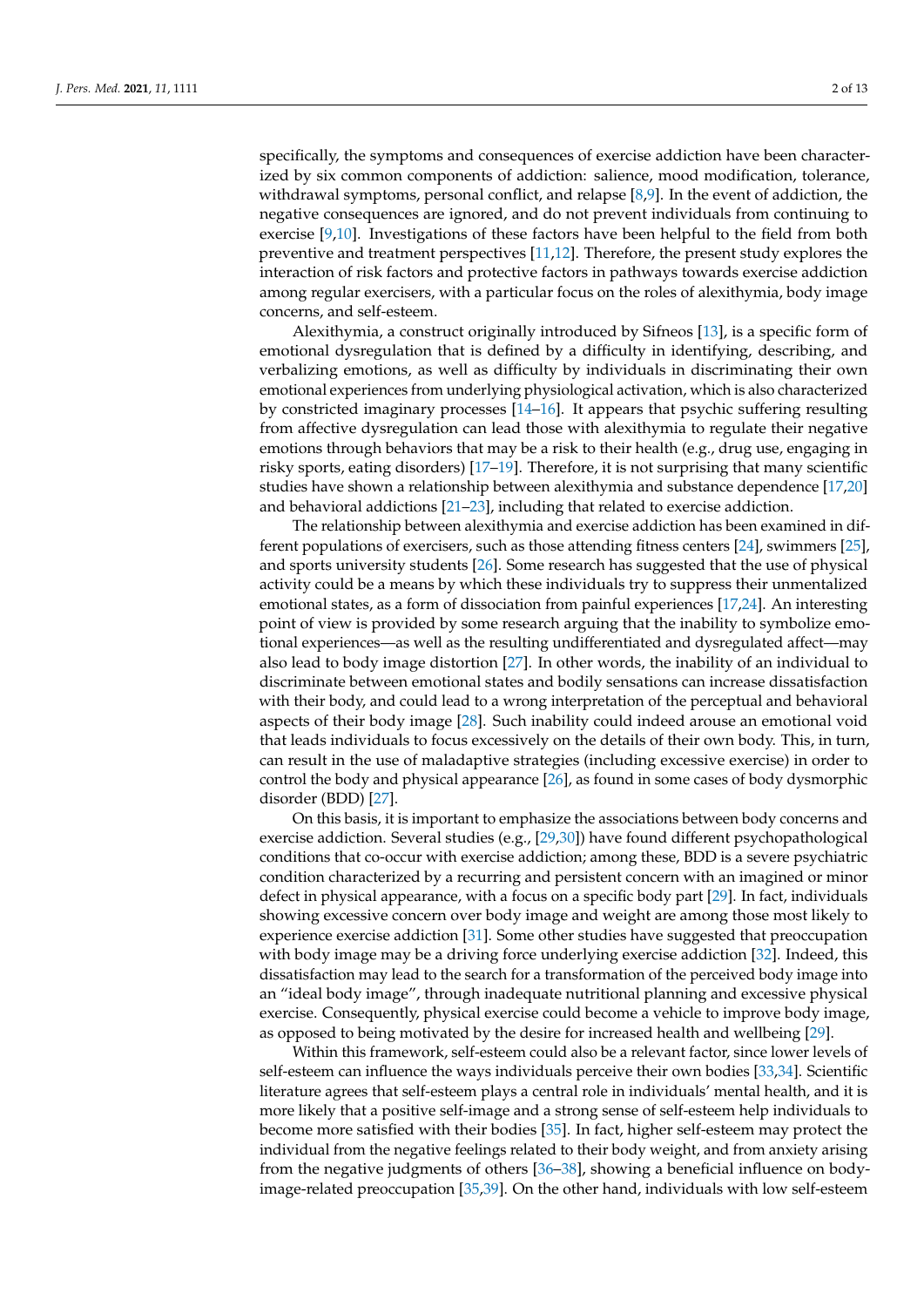appear to be more vulnerable to comments concerning their bodies, and more dissatisfied with physical aspects of their bodies over time [\[36](#page-10-25)[,40\]](#page-11-2). Previous evidence suggests that increased self-esteem could play a protective role against body image concerns [\[41\]](#page-11-3). more dissatisfied with physical aspects of their bodies over time [36,40]. Previous evidence suggests that increase the continuents concerning them bodies, and more dissaushed

ence on body-image-relation  $\mathcal{S}$  ,  $\mathcal{S}$  ,  $\mathcal{S}$  , individuals with other hand, individuals with  $\mathcal{S}$ 

Given this evidence, the present study examined the role of alexithymia, body image Given this evidence, the present study examined the role of alexithymia, body image concerns, and self-esteem in exercise addiction, by testing a moderated mediation model concerns, and self-esteem in exercise addiction, by testing a moderated mediation model among a sample of regular exercisers. More specifically, it was hypothesized that body among a sample of regular exercisers. More specifically, it was hypothesized that body image concerns would mediate the relationship between alexithymia and exercise addic-image concerns would mediate the relationship between alexithymia and exercise addiction, with self-esteem moderating the relationship between alexithymia and body image tion, with self-esteem moderating the relationship between alexithymia and body image concerns (see Figure [1A](#page-2-0)). concerns (see Figure 1A).

<span id="page-2-0"></span>

**Figure 1.** Statistical (A) and conceptual (B) forms of the moderated mediation model involving alexithymia, body image  $\frac{1}{2}$ concerns, self-esteem, and exercise addiction. concerns, self-esteem, and exercise addiction.

## **2. Materials and Methods 2. Materials and Methods**

#### *2.1. Participants, Procedure, and Ethics*

*2.1. Participants, Procedure, and Ethics*  engaged in exercise (i.e., at least three times per week for a minimum of 30 min each session). Their age ranged from 19 to 53 years ( $M_{age}$  = 28.35 years, *SD* = 8.26), and they The sample comprised 288 Italian participants who declared that they regularly were predominantly females (72%). As shown in Table [1,](#page-3-0) most of the participants declared that they were single (75%), had a high school diploma (46%), and were students (35%).

All of the participants were recruited online. The study was advertised on the authors' various social networks, with a recruitment message that included an anonymous link to the survey. Therefore, the survey was further distributed utilizing a snowball sampling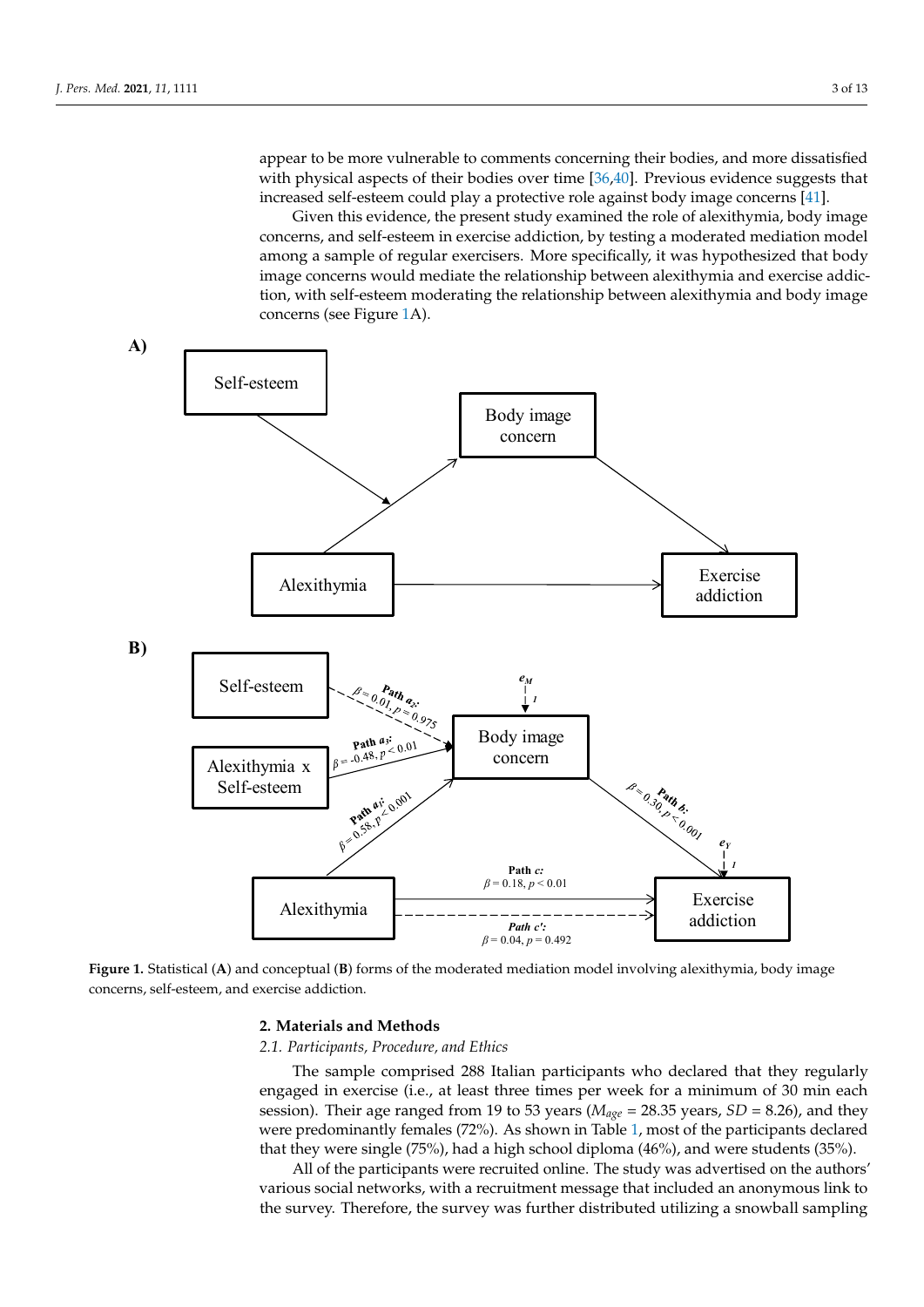method. The participants voluntarily took part in the study by completing a self-report survey hosted on the *Google Forms* platform, after they had been informed about the general aims of the research and provided informed consent electronically. The protocol of the present study was approved by the Ethical Committee of the Integrated Psychodynamic Psychotherapy Institute (IPPI) (ethical approval number 004/2021).

| Characteristics    |                             | $M \pm SD$      | n              | $\frac{0}{0}$ |
|--------------------|-----------------------------|-----------------|----------------|---------------|
| Age (years)<br>Sex |                             | $28.4 \pm 8.26$ |                |               |
|                    | Females                     |                 | 206            | 71.5          |
|                    | Males                       |                 | 82             | 28.5          |
| Marital Status     |                             |                 |                |               |
|                    | Single                      |                 | 215            | 74.7          |
|                    | Married                     |                 | 25             | 8.7           |
|                    | Cohabiting                  |                 | 39             | 13.5          |
|                    | Separated                   |                 | $\overline{4}$ | 1.4           |
|                    | Divorced                    |                 | $\overline{4}$ | 1.4           |
|                    | Widowed                     |                 | $\mathbf{1}$   | 0.3           |
| Education          |                             |                 |                |               |
|                    | Middle school diploma       |                 | 8              | 2.8           |
|                    | High school diploma         |                 | 132            | 45.8          |
|                    | University degree           |                 | 86             | 29.9          |
|                    | Master's degree             |                 | 43             | 14.9          |
|                    | Post-lauream specialization |                 | 19             | 6.6           |
| Occupation         |                             |                 |                |               |
|                    | Student                     |                 | 98             | 34.0          |
|                    | Working student             |                 | 58             | 20.1          |
|                    | Employee                    |                 | 78             | 27.1          |
|                    | Freelance                   |                 | 18             | 6.3           |
|                    | Entrepreneur                |                 | 12             | 4.2           |
|                    | Trader                      |                 | 8              | 2.8           |
|                    | Artisan                     |                 | 3              | 1.0           |
|                    | Armed forces                |                 | 1              | 0.3           |
|                    | Unemployed                  |                 | 11             | 3.8           |
|                    | Retired                     |                 | 1              | 0.3           |

<span id="page-3-0"></span>**Table 1.** Demographic characteristics of the sample (*N =* 288).

## *2.2. Measures*

*Exercise Addiction Inventory* (EAI): The EAI [\[9,](#page-10-1)[42\]](#page-11-4) is a self-report measure that assesses the risk of exercise addiction. The six items (e.g., "*If I have to miss an exercise session, I feel moody and irritable*") were developed using the components model of behavioral addiction (Griffiths, 1996), and comprise the dimensions of salience, mood modification, tolerance, withdrawal symptoms, conflict, and relapse. Items are scored on a five-point Likert scale from 1 (*strongly disagree*) to 5 (*strongly agree*). The total scores range from 6 to 30, with higher scores indicating more problematic exercise for the individual. A cutoff score for individuals considered at risk of exercise addiction is 24, while a score of 13–23 indicates a symptomatic individual, and a score of 0–12 suggests an asymptomatic individual [\[9\]](#page-10-1). Cronbach's alpha value for the Italian version [\[43\]](#page-11-5) used in the present study was  $\alpha = 0.71$ .

*Twenty-Item Toronto Alexithymia Scale (TAS-20): The* TAS-20 [\[14,](#page-10-6)[15\]](#page-10-26) is a self-report measure that assesses alexithymia. The 20 items of the TAS-20 are scored on a five-point Likert scale from 1 ("*strongly disagree*) to 5 (*strongly agree*) and comprising three subscales: difficulty identifying feelings (e.g., "*I am often confused about what emotion I am feeling*"), difficulty describing feelings (e.g., "*It is difficult for me to find the right words for my feelings*"), and externally oriented thinking (e.g., "*I prefer to analyze problems rather than just describe them*"). Cronbach's alpha value for the Italian version [\[44\]](#page-11-6) used in the present study was  $\alpha$  = 0.75 for the total scale.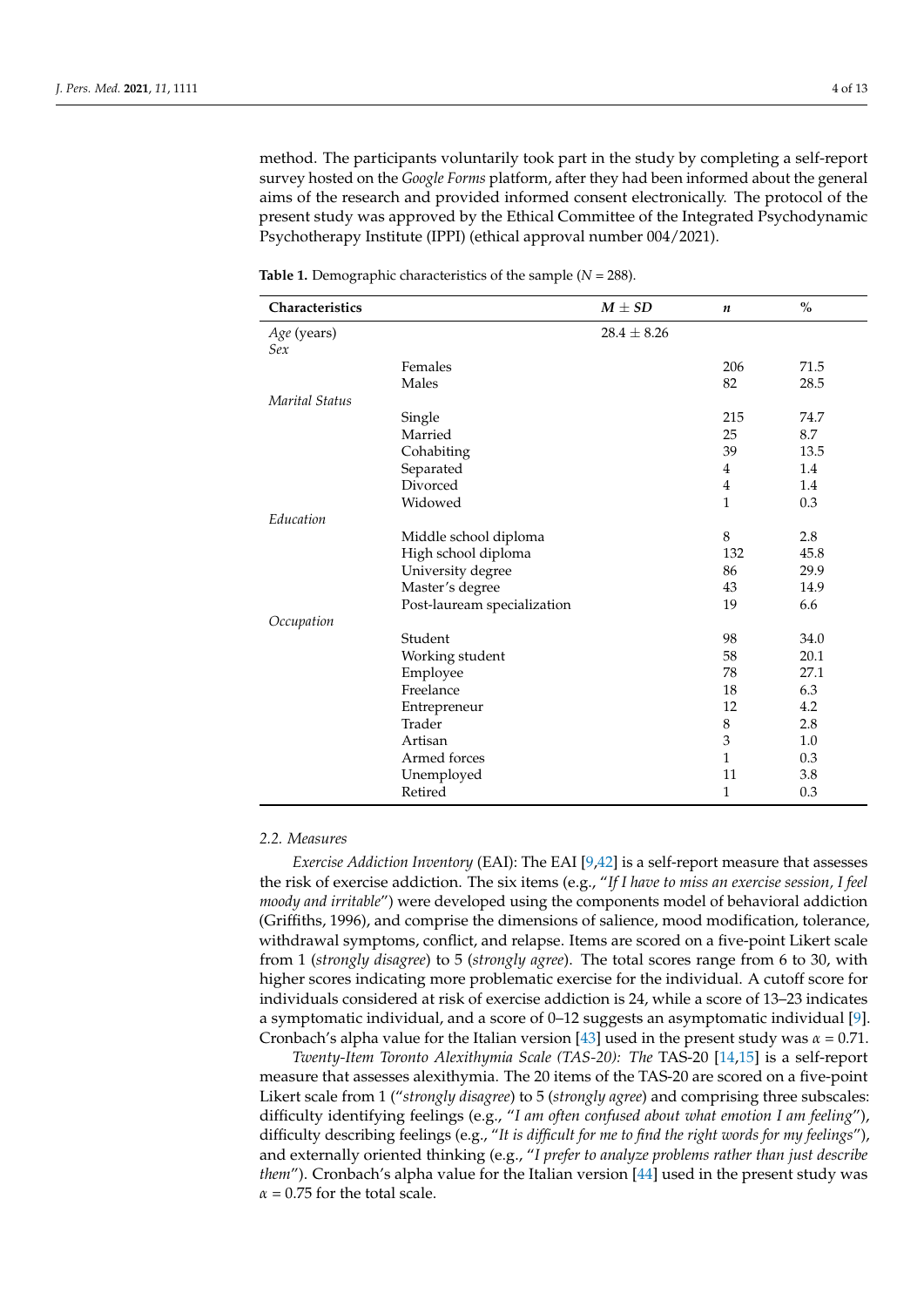*Body Image Concern Inventory* (BICI): The BICI [\[45\]](#page-11-7) is a self-report measure that assesses dysmorphic body image concerns. The 19 items of the BICI are scored on a five-point Likert scale from 1 (*never*) to 5 (*always*) and comprising two subscales: dysmorphic symptoms (e.g., "*I am dissatisfied with some aspect of my appearance*"), and symptom interference (e.g., "*I have missed social activities because of my appearance*"). Cronbach's alpha value for the Italian version [\[46\]](#page-11-8) used in the present study was  $\alpha = 0.91$  for the total scale.

*Rosenberg Self-Esteem Scale* (RSES): The RSES [\[47\]](#page-11-9) is a self-report measure that assesses self-esteem. The 10 items of the RSES are scored on a four-point Likert scale from 0 (*strongly disagree*) to 3 (*strongly agree*). Cronbach's alpha value for the Italian version [\[48\]](#page-11-10) used in the present study was  $\alpha = 0.84$ .

#### *2.3. Data Analysis*

Data were analyzed using SPSS for Windows (v. 21). A two-sided value of *p* < 0.01 was the level of statistical significance in the present study. There were no missing values in the dataset because the online platform used did not allow the submission of surveys unless all items were answered. Descriptive statistics for the sample and the study measures were carried out. A Pearson's *r* correlation analysis was performed to investigate the associations between the variables, together with the coefficient of determination  $(R^2)$ . According to Cohen [\[49\]](#page-11-11), values of 0.25, 0.09, and 0.01 correspond to large, moderate, or small relationships, respectively. The hypothesized moderated mediation model was tested through the macro-program PROCESS 3.4 [\[50\]](#page-11-12), by performing Model 7. For completeness, the potential confounding role of age was also explored in the model. The 95% confidence interval (CI) was calculated for each regression coefficient, such that when the 95% CI (from LLCI to ULCI) does not contain the zero, the effect should be considered significant. The conditional indirect effect was evaluated following Wayne et al.'s [\[51\]](#page-11-13) procedure, by analyzing the index of the moderated relationship at three different levels of the moderator (−1DS, Mean, +1DS). Furthermore, a bootstrapping procedure with 95% CI at 5000 samples was used to confirm the statistical significance of the moderation effect. When the bootstrapped confidence interval (from boot LLCI to boot ULCI) does not contain the zero, the effect should be considered significant.

#### **3. Results**

Descriptive statistics are reported in Tables [1](#page-3-0) and [2.](#page-5-0) Pearson's *r* analysis (see Table [2\)](#page-5-0) showed that the highest correlation was between exercise addiction and body image concern ( $r = 0.317$ ,  $p < 0.01$ ), explaining 30% of the variance. Furthermore, there were significant positive correlations between exercise addiction and age (*r =* 0.153, *p* < 0.01) and exercise addiction and alexithymia (*r* = 0.178, *p <* 0.01). There was a significant negative correlation between exercise addiction and self-esteem (*r* = −0.152, *p <* 0.01). In turn, self-esteem was significantly negatively correlated with body image concerns (*r* = −0.608, *p <* 0.01) and alexithymia (*r* = −0.512, *p <* 0.01) scores. Body image concerns and alexithymia were significantly positively correlated (*r* = 0.454, *p <* 0.01).

The moderated mediation analysis showed that body image concerns totally mediated the relationship between alexithymia and exercise addiction, and the association between alexithymia and body image concerns was moderated by self-esteem (see Figure [1\)](#page-2-0).

More specifically, the total effect of alexithymia on exercise addiction was significant and positive (Path *c* in Figure [1B](#page-2-0); *β* = 0.18, *p <* 0.01, LLCI = 0.0217 − ULCI = 0.0997). Alexithymia was also significantly and positively associated with body image concerns, the mediator variable (Path *a*<sup>1</sup> in Figure [1B](#page-2-0); *β* = 0.58, *p <* 0.001, LLCI = 0.3846 − ULCI = 1.1129). Body image concerns showed a significant and positive relationship with exercise addiction (Path *b* in Figure [1B](#page-2-0); *β* = 0.30, *p <* 0.001, LLCI = 0.0458–ULCI = 0.1115) and, when included in the model, totally mediated the association between alexithymia and exercise addiction (see Model 1a in Table [3\)](#page-7-0), which became insignificant (Path *c'* in Figure [1B](#page-2-0); *β* = 0.04,  $p = 0.492$ , LLCI =  $-0.0275 - ULCI = 0.0570$ . Furthermore, self-esteem was found to be a significant moderator in the relationship between alexithymia and body image concerns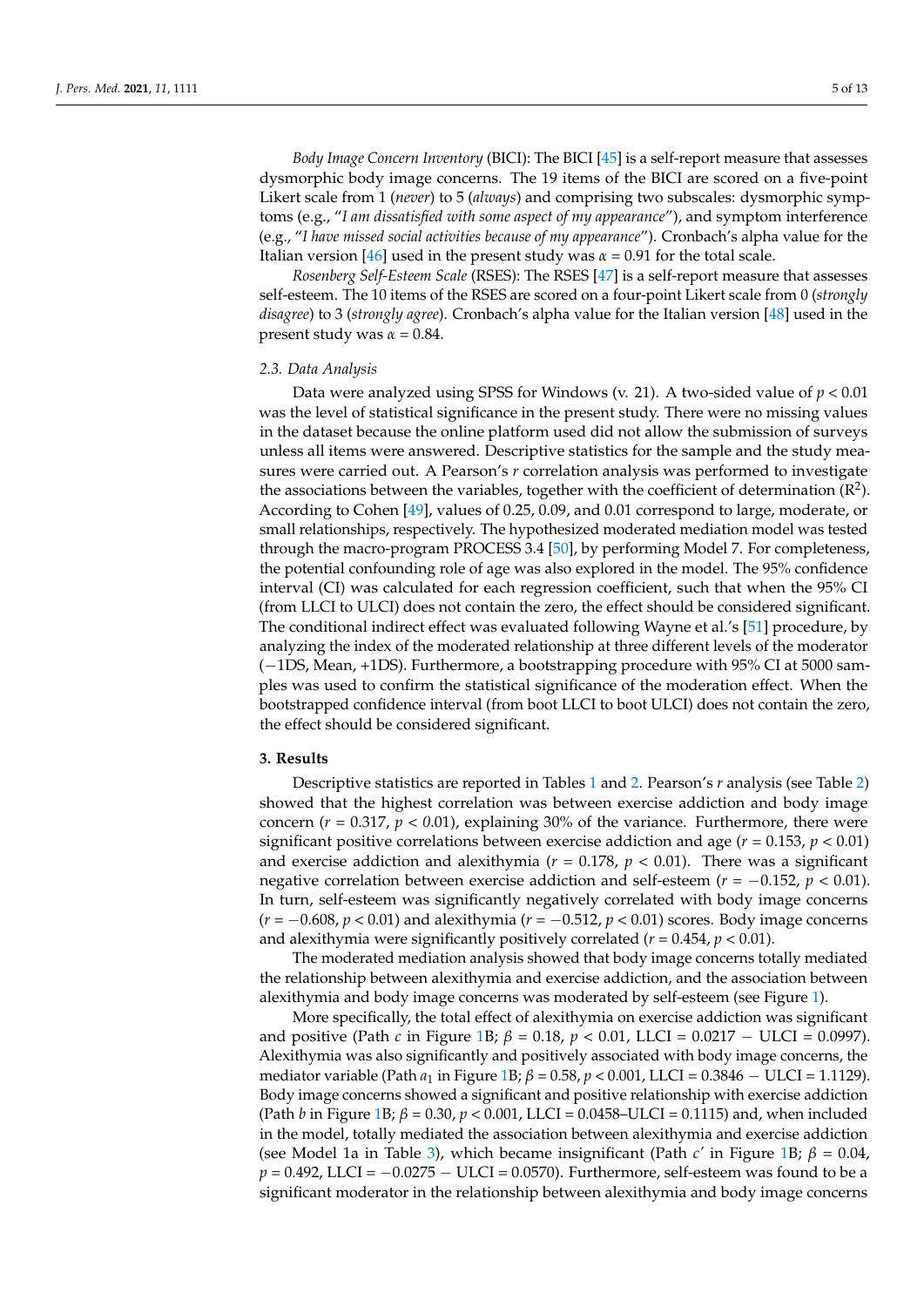(Path *a*<sup>3</sup> in Figure [1B](#page-2-0); *β* = −0.48, *p <* 0.01, LLCI = −0.0413 − ULCI = −0.0079): ∆*R* <sup>2</sup> = 0.017, *F*(1, 285) = 6.810, *p* < 0.01 (index of moderated mediation = −0.0019, Boot LLCI = −0.0037  $-$  Boot ULCI =  $-0.0007$ ).

**Table 2.** Pearson's correlation, means, and standard deviations of the study variables.

<span id="page-5-0"></span>

|                   | 1          | $\overline{2}$ | 3          | 4            | 5            | 6          | 7         | 8            | 9       |
|-------------------|------------|----------------|------------|--------------|--------------|------------|-----------|--------------|---------|
| 1. EAI            | 1          |                |            |              |              |            |           |              |         |
| 2. TAS-20         | $0.178**$  | $\mathbf{1}$   |            |              |              |            |           |              |         |
| (R <sup>2</sup> ) | (0.032)    |                |            |              |              |            |           |              |         |
| 3. TAS-20 $(F1)$  | $0.163**$  | $0.803**$      | 1          |              |              |            |           |              |         |
| $(R^2)$           | (0.027)    | (0.645)        |            |              |              |            |           |              |         |
| 4. TAS-20 (F2)    | $0.214**$  | $0.844**$      | $0.556**$  | $\mathbf{1}$ |              |            |           |              |         |
| $(R^2)$           | (0.046)    | (0.712)        | (0.309)    |              |              |            |           |              |         |
| 5. TAS-20 (F3)    | 0.006      | $0.585**$      | $0.279**$  | $0.211**$    | $\mathbf{1}$ |            |           |              |         |
| (R <sup>2</sup> ) | (0.000)    | (0.342)        | (0.078)    | (0.045)      |              |            |           |              |         |
| 6. RSES           | $-0.152**$ | $-0.512**$     | $-0.397**$ | $-0.559**$   | $-0.137*$    | 1          |           |              |         |
| (R <sup>2</sup> ) | (0.023)    | (0.262)        | (0.158)    | (0.312)      | (0.019)      |            |           |              |         |
| 7. BICI           | $0.317**$  | $0.454**$      | $0.331**$  | $0.538**$    | 0.091        | $-0.608**$ | 1         |              |         |
| (R <sup>2</sup> ) | (0.100)    | (0.206)        | (0.110)    | (0.289)      | (0.008)      | (0.370)    |           |              |         |
| 8. BICI (F1)      | $0.305**$  | $0.449**$      | $0.343**$  | $0.531**$    | 0.078        | $-0.598**$ | $0.990**$ | $\mathbf{1}$ |         |
| (R <sup>2</sup> ) | (0.093)    | (0.202)        | (0.118)    | (0.282)      | (0.006)      | (0.358)    | (0.980)   |              |         |
| 9. BICI (F2)      | $0.298**$  | $0.382**$      | $0.218**$  | $0.457**$    | $0.126*$     | $-0.525**$ | $0.837**$ | $0.751**$    | 1       |
| $(R^2)$           | (0.089)    | (0.146)        | (0.048)    | (0.209)      | (0.016)      | (0.276)    | (0.701)   | (0.564)      |         |
| 10. Age           | $0.153**$  | $-0.175**$     | $-0.151*$  | $-0.173**$   | $-0.073$     | $0.191$ ** | $-0.104$  | $-0.128*$    | 0.012   |
| (R <sup>2</sup> ) | (0.023)    | (0.031)        | (0.023)    | (0.030)      | (0.005)      | (0.036)    | (0.011)   | (0.016)      | (0.000) |
| M                 | 17.510     | 47.656         | 13.736     | 16.618       | 35.014       | 20.406     | 47.781    | 40.903       | 6.878   |
| SD                | 4.446      | 13.061         | 5.091      | 6.924        | 4.401        | 7.006      | 16.795    | 13.927       | 3.595   |

*Note:* Bold values indicate significant *p*-values. \*\*: Correlation is significant at the *p <* 0.01 level (2-tailed); \*: correlation is significant at the *p* < 0.05 level (2-tailed). EAI: Exercise Addiction Inventory; TAS-20: 20-Item Toronto Alexithymia Scale; TAS-20 (F1): difficulty describing feelings (20-Item Toronto Alexithymia Scale); TAS-20 (F2): difficulty identifying feelings (20-Item Toronto Alexithymia Scale); TAS-20 (F3): externally oriented thinking (20-Item Toronto Alexithymia Scale); RSES: Rosenberg Self-Esteem Scale; BICI: Body Image Concern Inventory; BICI (F1): dysmorphic symptoms (Body Image Concern Inventory); BICI (F2): symptom interference (Body Image Concern Inventory).

> The conditional indirect effect was evaluated by analyzing the index of the moderated relationship at three different levels of the moderator (−1DS, Mean, +1DS). The association between alexithymia and body image concerns was slightly stronger at low levels of selfesteem (estimate = 0.419[0.10], *p <* 0.001, LLCI = 0.2425 − ULCI = 0.5958) than at average levels (estimate = 0.246[0.07], *p <* 0.001, LLCI = 0.1131 − ULCI = 0.3806), and became insignificant at high levels (estimate =  $0.075[0.09]$ ,  $p = 0.822$ , LLCI =  $-0.1039$  − ULCI = 0.2529). Therefore, when participants reported higher levels of self-esteem, the positive indirect effect of alexithymia on exercise addiction via body image concerns weakened to become insignificant: effect =  $0.0059(0.0068)$ , BootLLCI =  $-0.0085$ - BootULCI =  $0.0183$  (see Figure [2\)](#page-6-0).

> Finally, the statistical significance of the moderation effect was confirmed via the bootstrapping procedure, since the bootstrapped confidence interval did not contain the zero: Boot LLCI =  $-0.0421 -$  Boot ULCI =  $-0.0098$ .

> The potential confounding of age was also examined. Age showed a significant covariant effect on exercise addiction for both the indirect effect of alexithymia on exercise addiction via the mediation of body image concern, and the moderation of body image concern (*β* = 0.20, *p* < 0.001, Boot LLCI = 0.0547 – Boot ULCI = 0.1594), as well as for the total effect ( $β = 0.19$ ,  $p < 0.01$ , Boot LLCI = 0.0444–Boot ULCI = 0.1621). Moreover, controlling for age, both the total effect of alexithymia on exercise addiction ( $\beta$  = 0.21, *p* < 0.001, LLCI = 0.0331 − ULCI = 0. 1110) and the moderated mediation model (see Model 1b in Table [3\)](#page-7-0) remained statistically significant.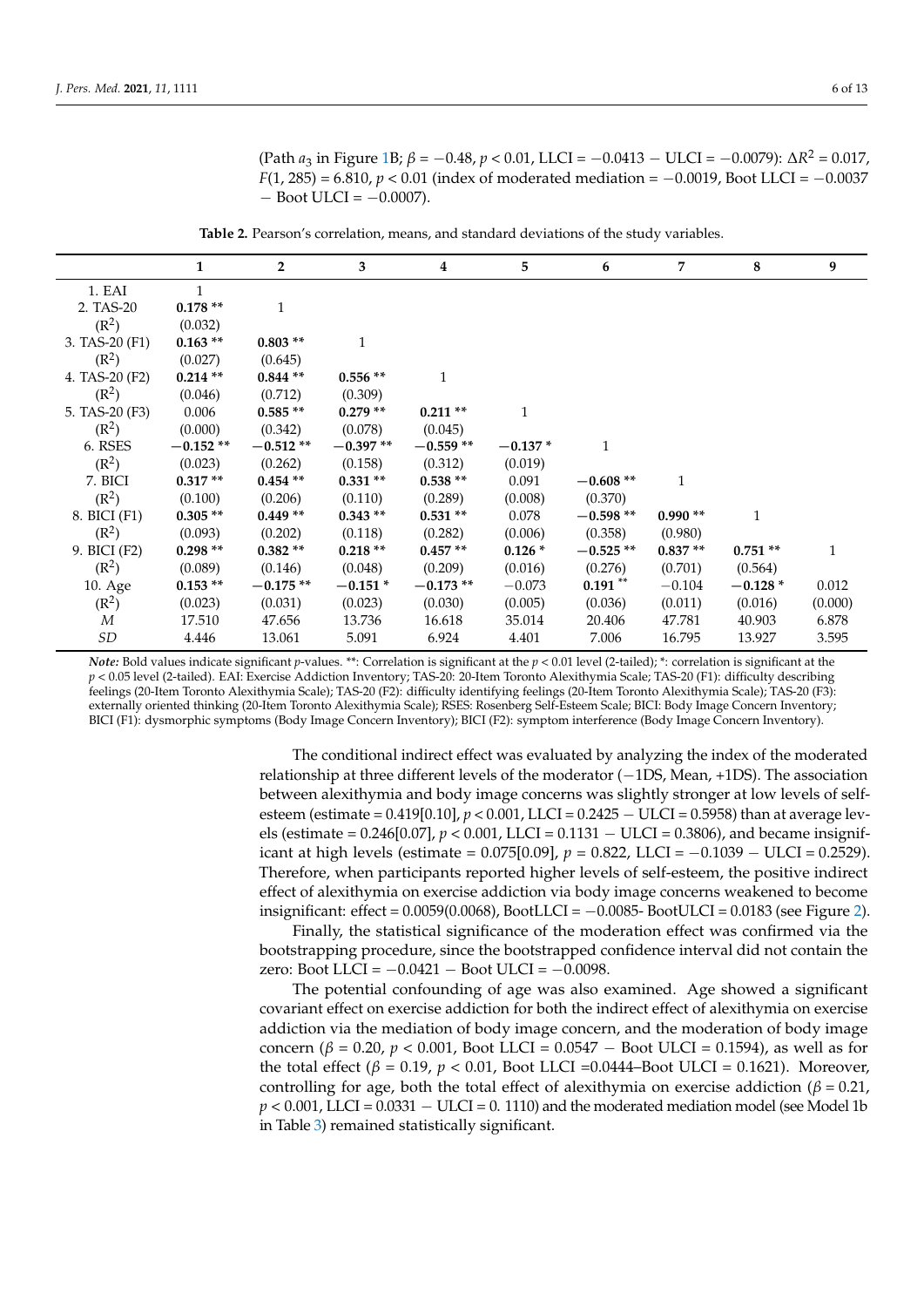<span id="page-6-0"></span>

**Figure 2.** Graphical representation of the moderation effect. **Figure 2.** Graphical representation of the moderation effect.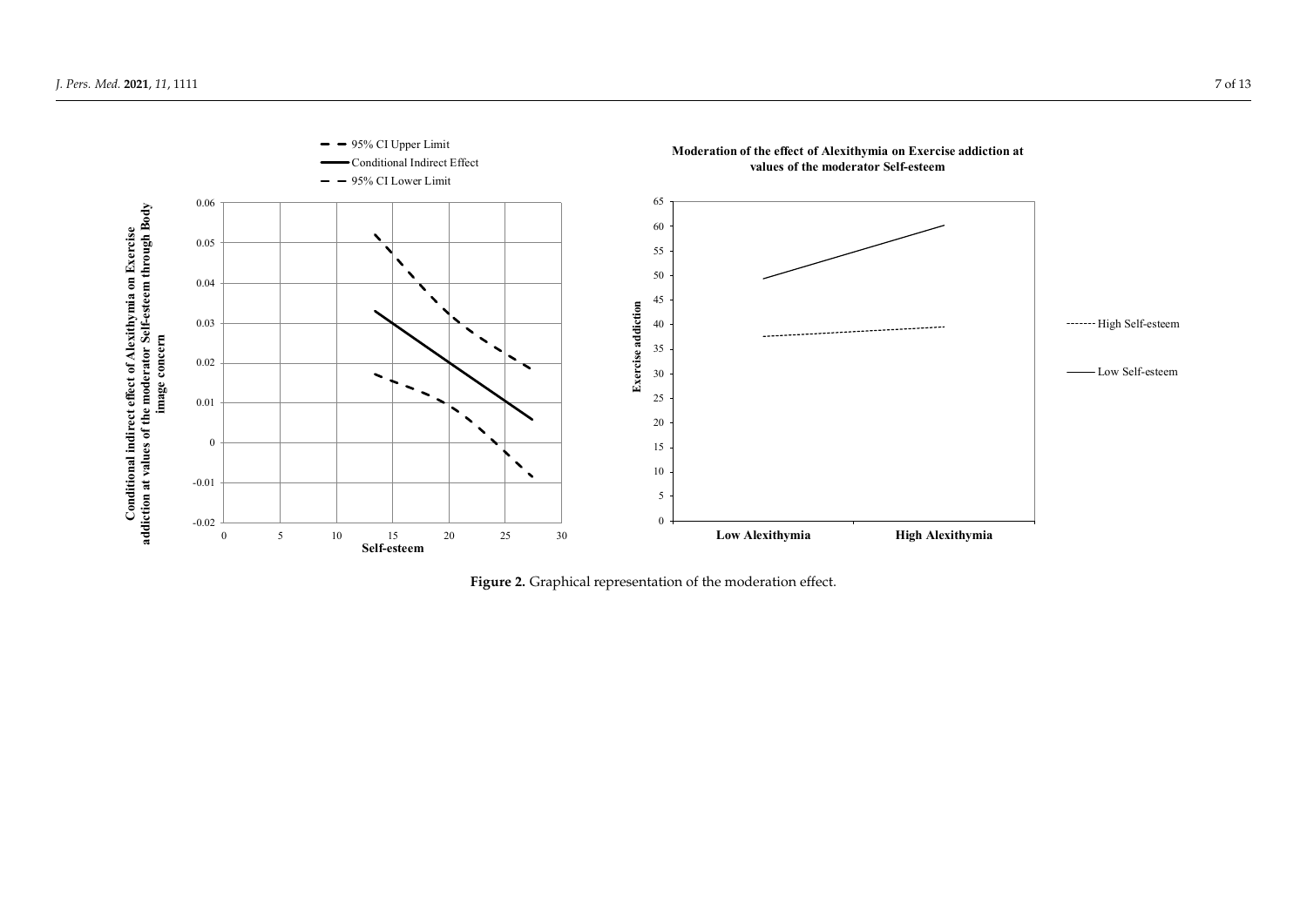<span id="page-7-0"></span>

| Model 1a               |                                 |                                 |           |               |                                 |                |                                 |           |                |                   |
|------------------------|---------------------------------|---------------------------------|-----------|---------------|---------------------------------|----------------|---------------------------------|-----------|----------------|-------------------|
|                        | Consequent                      |                                 |           |               |                                 |                |                                 |           |                |                   |
|                        | M (Body image concern)          |                                 |           |               | Y (Exercise addiction)          |                |                                 |           |                |                   |
| Antecedent             |                                 | Coeff.                          | SE        | $\mathfrak p$ | 95% CI                          |                | Coeff.                          | SE        | $\mathfrak{p}$ | 95% CI            |
| X (Alexithymia)        | $a_1$                           | 0.749                           | 0.185     | 0.001         | [0.385, 1.113]                  | c'             | 0.015                           | 0.022     | 0.492          | $[-0.028, 0.057]$ |
| M (Body image concern) |                                 |                                 |           |               |                                 | h              | 0.079                           | 0.017     | < 0.001        | [0.046, 0.112]    |
| W (Self-esteem)        | $a_2$                           | 0.014                           | 0.443     | 0.975         | $[-0.859, 0.886]$               |                |                                 |           |                |                   |
| $X^*W$                 | $a_3$                           | $-0.025$                        | 0.009     | 0.004         | $[-0.041, -0.008]$              |                |                                 |           |                |                   |
| Constant               | $i_M$                           | 34.590                          | 19.389    | 0.004         | [14.141, 55.040]                | $i_Y$          | 13.051                          | 1.001     | < 0.001        | [11.081, 15.021]  |
|                        | $R^2 = 0.102$<br>$R^2 = 0.415$  |                                 |           |               |                                 |                |                                 |           |                |                   |
|                        |                                 | $F(3, 284) = 67.190, p < 0.001$ |           |               |                                 |                | $F(2, 285) = 16.154, p < 0.001$ |           |                |                   |
| Model 1b               |                                 |                                 |           |               |                                 |                |                                 |           |                |                   |
| Consequent             |                                 |                                 |           |               |                                 |                |                                 |           |                |                   |
|                        | M (Body image concern)          |                                 |           |               | Y (Exercise addiction)          |                |                                 |           |                |                   |
| Antecedent             |                                 | Coeff.                          | <b>SE</b> | $\mathfrak p$ | 95% CI                          |                | Coeff.                          | <b>SE</b> | $\mathcal{V}$  | 95% CI            |
| X (Alexithymia)        | $a_1$                           | 0.749                           | 0.185     | 0.001         | [0.385, 1.113]                  | c'             | 0.015                           | 0.022     | 0.492          | $[-0.016, 0.068]$ |
| M (Body image concern) |                                 |                                 |           |               |                                 | b <sub>1</sub> | 0.080                           | 0.016     | < 0.001        | [0.048, 0.112]    |
| W (Self-esteem)        | $a_2$                           | $-0.002$                        | 0.445     | 0.975         | $[-0.878, 0.874]$               |                |                                 |           |                |                   |
| $X * W$                | $a_3$                           | $-0.024$                        | 0.009     | 0.004         | $[-0.041, -0.008]$              |                |                                 |           |                |                   |
| C(Age)                 | $a_4$                           | 0.050                           | 0.095     | 0.601         | $[-0.137; 0.236]$               | b <sub>2</sub> | 0.106                           | 0.030     | < 0.001        | [0.048; 0.112]    |
| Constant               | $i_M$                           | 33.363                          | 10.663    | 0.020         | [12.373, 54.353]                | $i_Y$          | 9.440                           | 1.416     | < 0.001        | [6.653, 12.227]   |
|                        |                                 |                                 |           | $R^2 = 0.416$ |                                 |                |                                 |           | $R^2 = 0.140$  |                   |
|                        | $F(4, 283) = 50.332, p < 0.001$ |                                 |           |               | $F(3, 284) = 15.375, p < 0.001$ |                |                                 |           |                |                   |

**Table 3.** Coefficients of the models.

*Note:* Model 1a: the relationship between alexithymia and exercise addiction, with body image concern as mediator and self-esteem as moderator; Model 1b: the relationship between alexithymia and exercise addiction, with body imageconcern as mediator, self-esteem as moderator, and age as covariate.

## **4. Discussion**

The physical, psychological, aesthetic, and social benefits of regular exercise activity are well documented [\[52](#page-11-14)[–54\]](#page-11-15), both for the adult population [\[54\]](#page-11-15) and in the pre-adult developmental phase [\[55\]](#page-11-16). However, evidence is emerging in the literature that for a small minority of individuals, excessive physical exercise can acquire the features of an addiction [\[12,](#page-10-4)[56\]](#page-11-17), characterized by feelings of loss of control, overtraining problems such as fatigue and sleep disturbances, and withdrawal symptoms such as restlessness, sadness, and irritability [\[57\]](#page-11-18). In light of these considerations, and the psychophysical damage associated with this condition, the study of the mechanisms involved in the development and maintenance of this unhealthy form of exercise acquires great clinical and practical relevance. Given this framework, the present research analyzed the interaction between alexithymia, body image concerns, and self-esteem in contributing to exercise addiction among regular exercisers.

First, our results showed a significant and positive influence of alexithymia on exercise addiction, concurring with previous research [\[58](#page-11-19)[,59\]](#page-11-20). This is consistent with other evidence highlighting the role of alexithymia and, more generally, emotional dysregulation in facilitating addictive behaviors, which may become dysfunctional strategies to cope with painful emotions (see Morie et al. [\[18\]](#page-10-27) for a review). Indeed, given their lack of emotional awareness, individuals with high levels of alexithymia tend to have difficulty in managing their affect [\[14](#page-10-6)[,60](#page-11-21)[,61\]](#page-11-22), and engaging in addictive behavior may become a dysfunctional strategy to cope with painful emotion [\[62,](#page-11-23)[63\]](#page-11-24). Consistently, the theory of affect regulation [\[64\]](#page-11-25) suggests that physical activity may lead to improvements in positive moods and decreases in negative ones (anxiety, irritability, and guilt). Therefore, some individuals may consider exercise as a means of coping with stress, to the point of becoming addicted to it [\[56,](#page-11-17)[64–](#page-11-25)[66\]](#page-11-26). Furthermore, the findings of the present study showed a significant positive association between alexithymia and body image concerns.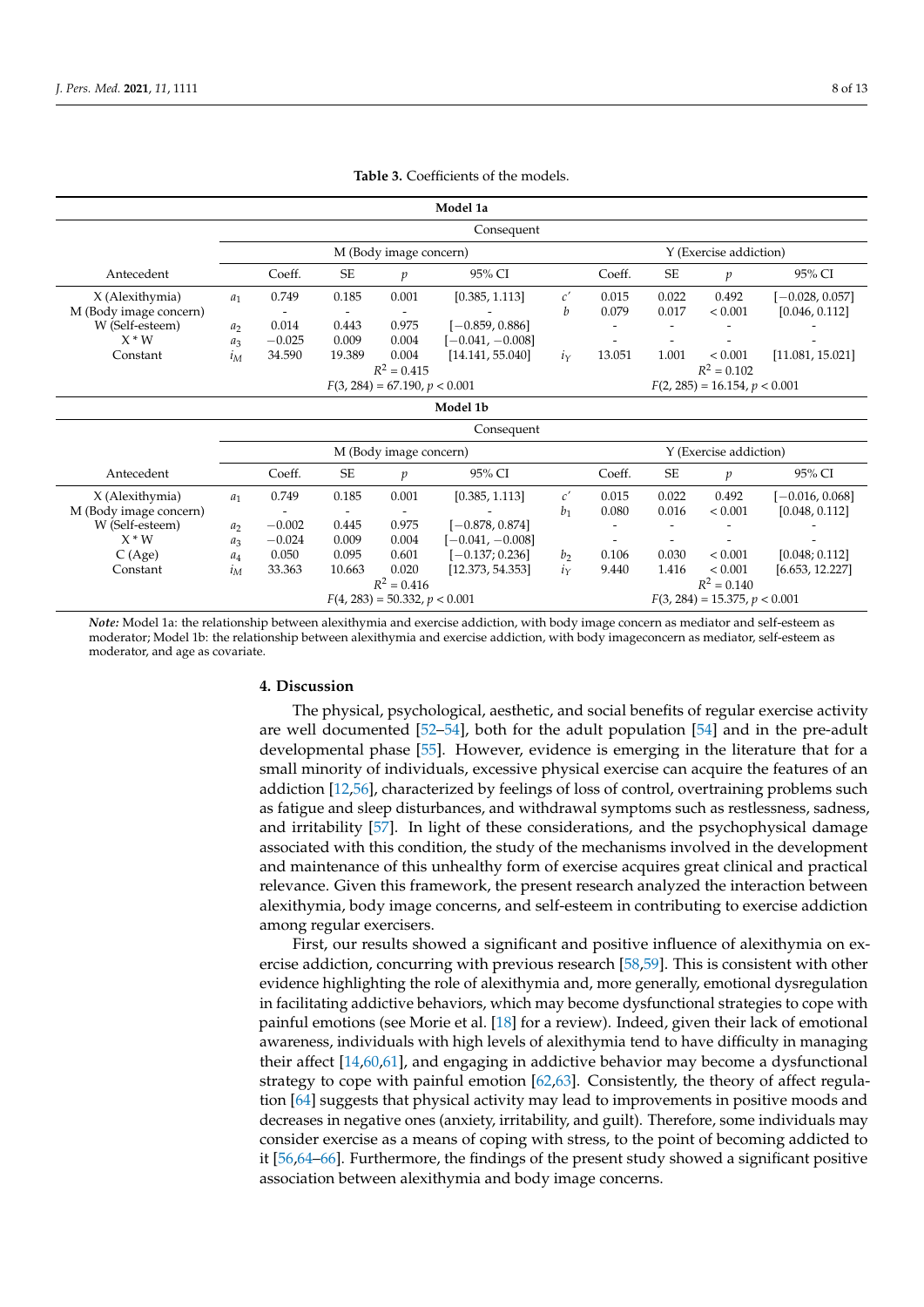Consistently, previous evidence has found that poor emotional expression is related to higher levels of body dissatisfaction, among both clinical [\[27\]](#page-10-16) and nonclinical samples [\[28\]](#page-10-17). One of the characteristics of alexithymia is that individuals have difficulty in understanding their own affective experiences and/or the association between emotional states and somatic manifestations. This may lead to an excessive focus on physical components and body image distortions so as to avoid contact with the emotional experiences [\[28,](#page-10-17)[67\]](#page-11-27). Our results also highlighted the significant and positive influence of body image concerns on exercise addiction, determining a total mediation in the relationship between alexithymia and exercise addiction. Consistent with these data, significant and positive associations between negative body image and pathological exercise behaviors have previously been found [\[42,](#page-11-4)[68\]](#page-11-28).

This can be understood in light of the great potential that exercise has to modify the characteristics of the body (see Marques et al. [\[69\]](#page-11-29) for a review). Therefore, body dissatisfaction may lead to morbid exercise, both through negative reinforcement (e.g., guilt by individuals for wasting opportunities to improve their appearance when skipping workouts) and positive reinforcement (e.g., a more toned body) [\[70\]](#page-11-30). Therefore, by integrating and enriching the existing evidence, data from the present research suggested that the total effect of alexithymia on exercise addiction did not occur directly, but manifested itself indirectly through the increase in dissatisfaction related to an individual's own body image, which resulted in morbid exercise, plausibly interpretable as a dysfunctional coping strategy [\[65\]](#page-11-31). However, the results also showed the relevant influence of self-esteem in this indirect path, so that as the score of self-esteem increased, the effect of alexithymia on body image concerns diminished to become insignificant. Such data are consistent with a previous study that highlighted an inverse relationship between self-esteem and negative perceptions of body image [\[28\]](#page-10-17), and further corroborate the existing evidence relating to the core role of self-esteem in psychological wellbeing (e.g., [\[71\]](#page-12-0)) and as a protective factor for mental health (e.g., [\[72\]](#page-12-1)).

Additionally, age was found to be a significant confounding variable in the model, given its effect on exercise addiction. More specifically, older participants reported higher levels of morbid physical activity. These data add to the extant literature that currently reports conflicting results, sometimes identifying higher levels of exercise addiction among young people, while other studies report no difference based on age (e.g., [\[73,](#page-12-2)[74\]](#page-12-3)). Further studies are needed in order to investigate this aspect.

The present study has some limitations, which should be noted when interpreting its findings. First, the cross-sectional design of this research hinders the inference of causal links between the variables under examination. Furthermore, the implementation of the moderated mediation model did not consider the bidirectionality of the associations between the variables. Although the hypothesized links were based on a solid body of pre-existing literature, the present data only provide preliminary support for the observed relationships. Future longitudinal research is needed in order to test the relationships empirically, as well as considering the possibility of bidirectionality in the association between the variables, and further enriching the model by exploring the roles of other promising factors in the field of addiction and mental health, such as attachment (e.g., [\[75\]](#page-12-4)), family functioning (e.g., [\[76\]](#page-12-5)), and dissociation (e.g., [\[61\]](#page-11-22)), to name but a few. Furthermore, data were collected online, and this could limit the generalizability of the study (for example, with respect to exercisers who did not have internet access). The relatively small sample size should also be noted when interpreting the study's outcomes. Moreover, the imbalance concerning some demographic variables (e.g., gender, relationship status, occupation) did not allow reliable evaluation of their relationship with the risk/protective factors included in the model, or of the relationships between them. Therefore, a more indepth study utilizing a larger and more balanced sample, recruited with a more extensive and representative sampling method, is needed for future research, in order to provide a more complete picture of these results. In addition, no information was collected on the level of physical activity (e.g., recreational or competitive). Future research could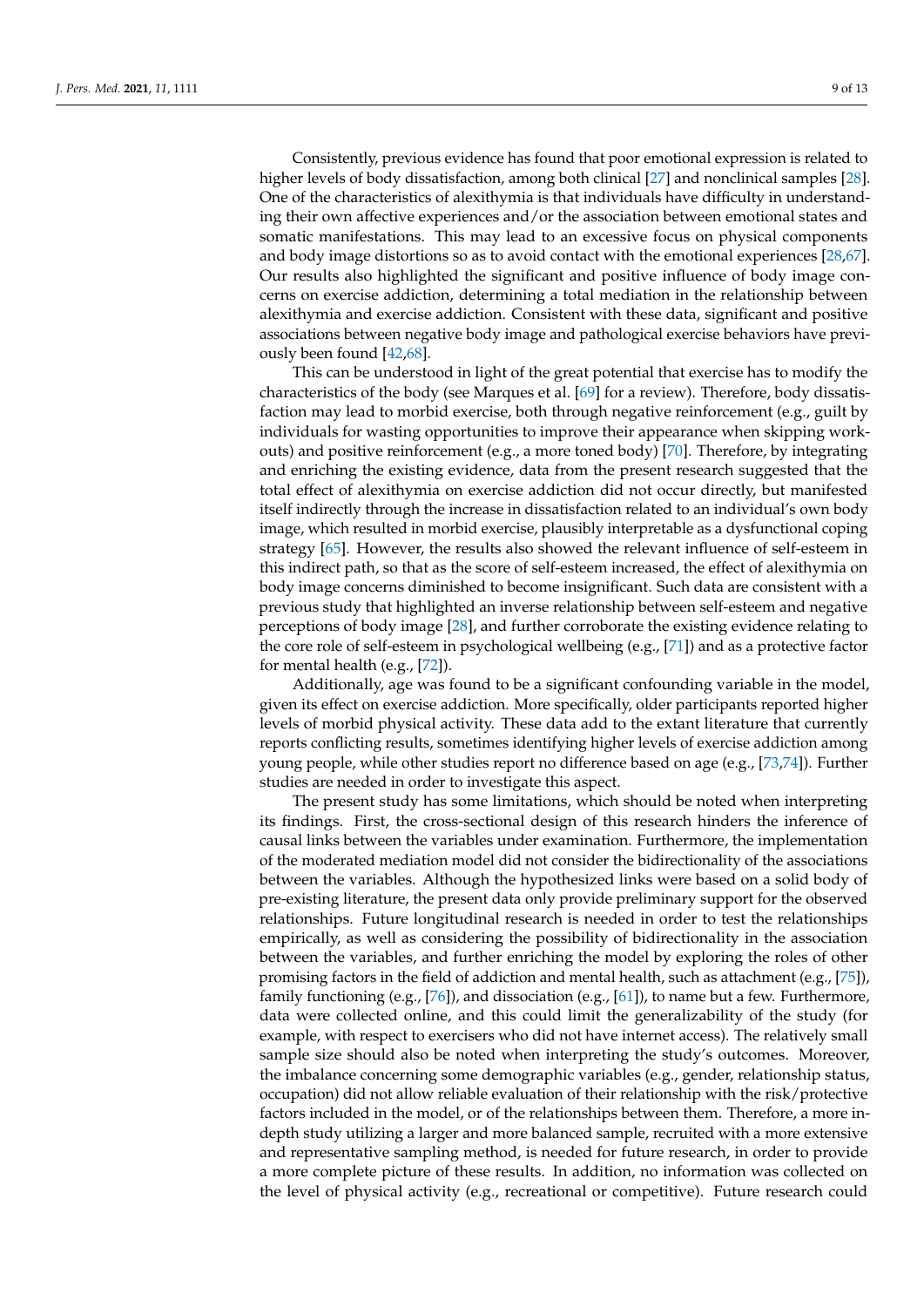explore the influence of this variable on the hypothesized moderated mediation model. Finally, self-report measures were used, and this exposed the possibility of some bias (e.g., social desirability). Integration of other kinds of measure (e.g., structural interviews) following a multimethod approach could be important in future research to overcome this limitation. Therefore, in light of these limitations, the results must be generalized with caution, and studies with more representative samples of the national population, with a better distribution for demographic variables (e.g., gender, occupational status, relational status, etc.), are necessary. Further research is also needed examining the level/mode of sport (competitive/non-competitive; individual/team sport), with a longitudinal design and an integrated multimethod collection of further variables of interest, in order to obtain a clearer picture. On the other hand, the present research offers preliminary data that provide useful indications concerning the protective value of high levels of self-esteem against exercise addiction, as well as the importance of considering the potential risks that could be associated with alexithymia and body image concern.

#### **5. Conclusions**

As with other addictions, exercise addiction influences individuals in their daily lives, resulting in a loss of control and psychophysical damage [\[70\]](#page-11-30). Given the significant impairment in the lives of affected individuals, increasing research has focused on risk factors and antecedents for exercise addiction (e.g., [\[77\]](#page-12-6)). Within this framework, the present study explored the positive relationships between alexithymia, body image concerns, and exercise addiction, but also confirmed the important protective role of self-esteem. These findings provide wider knowledge and insight regarding the variables associated with exercise addiction, and may have important clinical implications—for example, by orienting preventive activities among regular exercisers, as well as addressing tailored treatments for addicted individuals.

**Author Contributions:** Conceptualization, A.G.; methodology, A.G. and E.T.; formal analysis, A.G. and E.T.; data curation, A.G. and C.P.; writing—original draft preparation, A.G., E.T., C.P. and M.D.G.; writing—review and editing, A.G., E.T., C.P. and M.D.G.; supervision, A.G. and M.D.G. All authors have read and agreed to the published version of the manuscript.

**Funding:** This research received no external funding.

**Institutional Review Board Statement:** The study was conducted in accordance with the guidelines of the Declaration of Helsinki, and approved by the Ethics Committee of Integrated Psychodynamic Psychotherapy Institute (IPPI; protocol code 004/2021).

**Informed Consent Statement:** Informed consent was obtained from all subjects involved in the study.

**Data Availability Statement:** The data presented in this study are available on request from the corresponding author. The data are not publicly available, for reasons of privacy.

**Conflicts of Interest:** The authors declare no conflict of interest.

### **References**

- <span id="page-9-0"></span>1. World Health Organization. WHO Guidelines on Physical Activity and Sedentary Behavior. 2020. Available online: [https:](https://www.who.int/publications/i/item/9789240015128) [//www.who.int/publications/i/item/9789240015128](https://www.who.int/publications/i/item/9789240015128) (accessed on 6 October 2021).
- <span id="page-9-1"></span>2. Reiner, M.; Niermann, C.; Jekauc, D.; Woll, A. Long-term health benefits of physical activity—A systematic review of longitudinal studies. *BMC Public Health* **2013**, *13*, 2–9. [\[CrossRef\]](http://doi.org/10.1186/1471-2458-13-813) [\[PubMed\]](http://www.ncbi.nlm.nih.gov/pubmed/24010994)
- <span id="page-9-2"></span>3. World Health Organization. *Physical Activity*; World Health Organization: Geneva, Switzerland, 2020. Available online: <https://www.who.int/news-room/fact-sheets/detail/physical-activity> (accessed on 6 October 2021).
- <span id="page-9-3"></span>4. Venturella, F.; Cancellieri, G.; Liga, A. Rilevazione statistica della diffusione dei fenomeni di binge drinking, drunkoressia e gambling tra gli adolescenti palermitani. *Mission* **2017**, *48*, 47–51. [\[CrossRef\]](http://doi.org/10.3280/mis48-2016oa5210)
- <span id="page-9-4"></span>5. Szabo, A.; Griffiths, M.D.; de La Vega Marcos, R.; Mervó, B.; Demetrovics, Z. Methodological and conceptual limitations in exercise addiction research. *Yale J. Biol. Med.* **2015**, *88*, 303–308. [\[PubMed\]](http://www.ncbi.nlm.nih.gov/pubmed/26339214)
- <span id="page-9-5"></span>6. Lichtenstein, M.B.; Melin, A.K.; Szabo, A.; Holm, L. The prevalence of exercise addiction symptoms in a sample of national level elite athletes. *Front. Sports Act. Living* **2021**, *3*, 635418. [\[CrossRef\]](http://doi.org/10.3389/fspor.2021.635418) [\[PubMed\]](http://www.ncbi.nlm.nih.gov/pubmed/34179773)
- <span id="page-9-6"></span>7. Landolfi, E. Exercise addiction. *Sports Med.* **2012**, *43*, 111–119. [\[CrossRef\]](http://doi.org/10.1007/s40279-012-0013-x)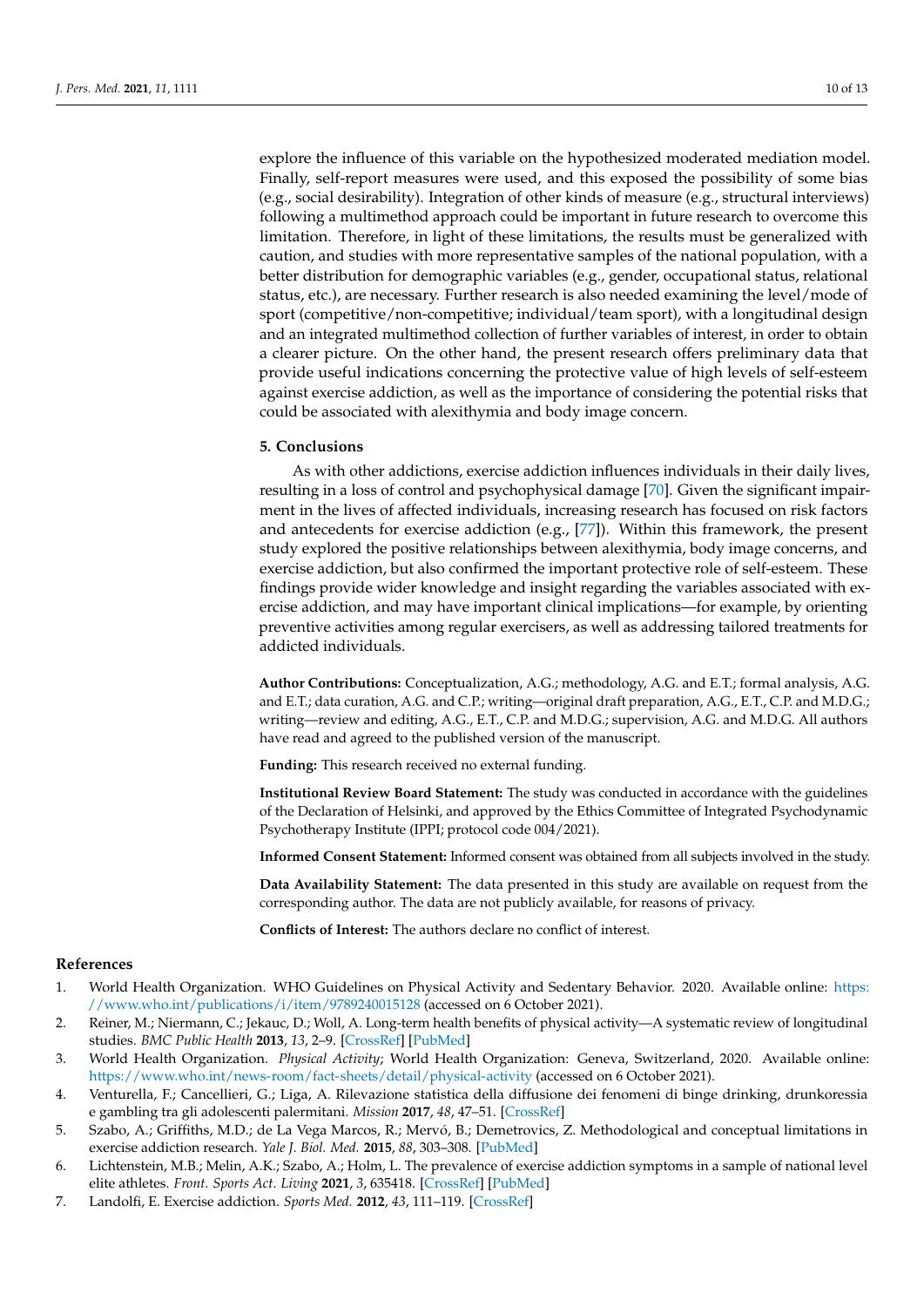- <span id="page-10-0"></span>8. Griffiths, M. A 'components' model of addiction within a biopsychosocial framework. *J. Subst. Use* **2005**, *10*, 191–197. [\[CrossRef\]](http://doi.org/10.1080/14659890500114359)
- <span id="page-10-1"></span>9. Terry, A.; Szabo, A.; Griffiths, M. The exercise addiction inventory: A new brief screening tool. *Addict. Res. Theory* **2004**, *12*, 489–499. [\[CrossRef\]](http://doi.org/10.1080/16066350310001637363)
- <span id="page-10-2"></span>10. Veale, D. Does primary exercise dependence really exist? In *Exercise Addiction: Motivation for Participation in Sport and Exercise*; Annett, J., Cripps, B., Steinberg, H., Eds.; British Psychological Society: Leicester, UK, 1995; pp. 1–5.
- <span id="page-10-3"></span>11. Freimuth, M.; Moniz, S.; Kim, S.R. Clarifying exercise addiction: Differential diagnosis, co-occurring disorders, and phases of addiction. *Int. J. Environ. Res. Public Health* **2011**, *8*, 4069–4081. [\[CrossRef\]](http://doi.org/10.3390/ijerph8104069)
- <span id="page-10-4"></span>12. Griffiths, M. Exercise addiction: A case study. *Addict. Res.* **1997**, *5*, 161–168. [\[CrossRef\]](http://doi.org/10.3109/16066359709005257)
- <span id="page-10-5"></span>13. Sifneos, P.E. The prevalence of 'alexithymic' characteristics in psychosomatic patients. *Psychother. Psychosom.* **1973**, *22*, 255–262. [\[CrossRef\]](http://doi.org/10.1159/000286529)
- <span id="page-10-6"></span>14. Bagby, R.M.; Parker, J.D.; Taylor, G.J. The twenty-item Toronto Alexithymia Scale—I. Item selection and cross-validation of the factor structure. *J. Psychosom. Res.* **1994**, *38*, 23–32. [\[CrossRef\]](http://doi.org/10.1016/0022-3999(94)90005-1)
- <span id="page-10-26"></span>15. Bagby, R.M.; Taylor, G.J.; Parker, J.D. The twenty-item Toronto Alexithymia Scale—II. Convergent, discriminant, and concurrent validity. *J. Psychosom. Res.* **1994**, *38*, 33–40. [\[CrossRef\]](http://doi.org/10.1016/0022-3999(94)90006-X)
- <span id="page-10-7"></span>16. Taylor, G.J. Recent developments in alexithymia theory and research. *Can. J. Psychiatry* **2000**, *45*, 134–142. [\[CrossRef\]](http://doi.org/10.1177/070674370004500203)
- <span id="page-10-8"></span>17. Dell'Arte, S.; Lenzo, V. Personality, exercise addiction and orthorexia. A research contribution. *J. Clin. Child. Psychol.* **2021**, *3*, 63–83. [\[CrossRef\]](http://doi.org/10.13129/2612-4033/0110-3050)
- <span id="page-10-27"></span>18. Morie, K.P.; Yip, S.W.; Nich, C.; Hunkele, K.; Carroll, K.M.; Potenza, M.N. Alexithymia and addiction: A review and preliminary data suggesting neurobiological links to reward/loss processing. *Curr. Addict. Rep.* **2016**, *3*, 239–248. [\[CrossRef\]](http://doi.org/10.1007/s40429-016-0097-8) [\[PubMed\]](http://www.ncbi.nlm.nih.gov/pubmed/27695665)
- <span id="page-10-9"></span>19. Lafollie, D. Detection of high-risk personalities in risky sports. *L'encephale* **2007**, *33*, 135–141. [\[CrossRef\]](http://doi.org/10.1016/S0013-7006(07)91543-2)
- <span id="page-10-10"></span>20. Hamidi, S.; Rostami, R.; Farhoodi, F.; Abdolmanafi, A. A study and comparison of Alexithymia among patients with substance use disorder and normal people. *Procedia-Soc. Behav. Sci.* **2010**, *5*, 1367–1370. [\[CrossRef\]](http://doi.org/10.1016/j.sbspro.2010.07.289)
- <span id="page-10-11"></span>21. de Berardis, D.; D'Albenzio, A.; Gambi, F.; Sepede, G.; Valchera, A.; Conti, C.M.; Fulcheri, M.; Cavuto, M.; Ortolani, C.; Salerno, R.M.; et al. Alexithymia and its relationships with dissociative experiences and Internet addiction in a nonclinical sample. *Cyberpsychol. Behav. Soc. Netw.* **2009**, *12*, 67–69. [\[CrossRef\]](http://doi.org/10.1089/cpb.2008.0108) [\[PubMed\]](http://www.ncbi.nlm.nih.gov/pubmed/19132914)
- 22. Parker, J.D.; Wood, L.M.; Bond, B.J.; Shaughnessy, P. Alexithymia in young adulthood: A risk factor for pathological gambling. *Psychother. Psychosom.* **2004**, *74*, 51–55. [\[CrossRef\]](http://doi.org/10.1159/000082027) [\[PubMed\]](http://www.ncbi.nlm.nih.gov/pubmed/15627857)
- <span id="page-10-12"></span>23. Orsolini, L. Unable to describe my feelings and emotions without an addiction: The interdependency between alexithymia and addictions. *Front. Psychiatry* **2020**, *11*, 543346. [\[CrossRef\]](http://doi.org/10.3389/fpsyt.2020.543346) [\[PubMed\]](http://www.ncbi.nlm.nih.gov/pubmed/33192657)
- <span id="page-10-13"></span>24. Manfredi, P.; Gambarini, A. Exercise addiction and alexithymia. *J. Psychol. Behav. Sci.* **2015**, *3*, 61–70. [\[CrossRef\]](http://doi.org/10.15640/jpbs.v3n1a7)
- <span id="page-10-14"></span>25. Allegre, B.; Souville, M.; Noel-Jorand, M.C.; Pellegrin, L.; Therme, P. Intensive physical activity and alexithymia: Results from swimmers' discourse analysis. *Psychol. Rep.* **2007**, *100*, 1129–1139. [\[CrossRef\]](http://doi.org/10.2466/pr0.100.4.1129-1139) [\[PubMed\]](http://www.ncbi.nlm.nih.gov/pubmed/17886500)
- <span id="page-10-15"></span>26. Iacolino, C.; Pellerone, M.; Formica, I.; Concetta Lombardo, E.M.; Tolini, G. Alexithymia, body perception and dismorphism: A study conducted on sportive and non-sportive subjects. *Clin. Neuropsychiatry* **2017**, *14*, 400–406.
- <span id="page-10-16"></span>27. Fenwick, A.S.; Sullivan, K.A. Potential link between body dysmorphic disorder symptoms and alexithymia in an eating-disordered treatment-seeking sample. *Psychiatry Res.* **2011**, *189*, 299–304. [\[CrossRef\]](http://doi.org/10.1016/j.psychres.2011.07.011)
- <span id="page-10-17"></span>28. de Berardis, D.; Serroni, N.; Campanella, D.; Carano, A.; Gambi, F.; Valchera, A.; Conti, C.; Sepede, G.; Caltabiano, M.; Pizzorno, A.M.; et al. Alexithymia and its relationships with dissociative experiences, body dissatisfaction and eating disturbances in a non-clinical female sample. *Cognit. Ther. Res.* **2009**, *33*, 471–479. [\[CrossRef\]](http://doi.org/10.1007/s10608-009-9247-9)
- <span id="page-10-18"></span>29. Corazza, O.; Simonato, P.; Demetrovics, Z.; Mooney, R.; van de Ven, K.; Roman-Urrestarazu, A.; Rácmolnár, L.; de Luca, I.; Cinosi, E.; Santacroce, R.; et al. The emergence of exercise addiction, body dysmorphic disorder, and other image-related psychopathological correlates in fitness settings: A cross sectional study. *PLoS ONE* **2019**, *14*, e0213060. [\[CrossRef\]](http://doi.org/10.1371/journal.pone.0213060) [\[PubMed\]](http://www.ncbi.nlm.nih.gov/pubmed/30943200)
- <span id="page-10-19"></span>30. Fortes, L.D.S.; Neves, C.M.; Filgueiras, J.F.; Almeida, S.S.; Ferreira, M.E.C. Body dissatisfaction, psychological commitment to exercise and eating behavior in young athletes from aesthetic sports. *Rev. Bras. Cineantropometria Desempenho Hum.* **2013**, *15*, 695–704.
- <span id="page-10-20"></span>31. Klein, D.A.; Bennett, A.S.; Schebendach, J.; Foltin, R.W.; Devlin, M.J.; Walsh, B.T. Exercise "addiction" in anorexia nervosa: Model development and pilot data. *CNS Spectr.* **2004**, *9*, 531–537. [\[CrossRef\]](http://doi.org/10.1017/S1092852900009627)
- <span id="page-10-21"></span>32. Blaydon, M.J.; Linder, K.J.; Kerr, J.H. Metamotivational characteristics of exercise dependence and eating disorders in highly active amateur sport participants. *Pers. Individ. Differ.* **2004**, *36*, 1419–1432. [\[CrossRef\]](http://doi.org/10.1016/S0191-8869(03)00238-1)
- <span id="page-10-22"></span>33. Gilbert, N.; Meyer, C. Fear of negative evaluation and the development of eating psychopathology: A longitudinal study among nonclinical women. *Int. J. Eat. Disord.* **2005**, *37*, 307–312. [\[CrossRef\]](http://doi.org/10.1002/eat.20105) [\[PubMed\]](http://www.ncbi.nlm.nih.gov/pubmed/15856504)
- <span id="page-10-23"></span>34. Grilo, C.M.; Masheb, R.M. Correlates of body image dissatisfaction in treatment-seeking men and women with binge eating disorder. *Int. J. Eat. Disord.* **2005**, *38*, 162–166. [\[CrossRef\]](http://doi.org/10.1002/eat.20162) [\[PubMed\]](http://www.ncbi.nlm.nih.gov/pubmed/16134112)
- <span id="page-10-24"></span>35. O'Dea, J.A. Body image and self-esteem. In *Encyclopedia of Body Image and Human Appearance*; Cash, T.F., Ed.; Elsevier Academic Press: Norfolk, VA, USA, 2012; pp. 141–147.
- <span id="page-10-25"></span>36. Ahadzadeh, A.S.; Rafik-Galea, S.; Alavi, M.; Amini, M. Relationship between body mass index, body image, and fear of negative evaluation: Moderating role of self-esteem. *Health Psychol. Open* **2018**, *5*, 205510291877425. [\[CrossRef\]](http://doi.org/10.1177/2055102918774251) [\[PubMed\]](http://www.ncbi.nlm.nih.gov/pubmed/29977587)
- 37. Dunaev, J.L.; Schulz, J.L.; Markey, C.N. Cosmetic surgery attitudes among midlife women: Appearance esteem, weight esteem, and fear of negative appearance evaluation. *J. Health Psychol.* **2018**, *23*, 59–66. [\[CrossRef\]](http://doi.org/10.1177/1359105316642249) [\[PubMed\]](http://www.ncbi.nlm.nih.gov/pubmed/27114214)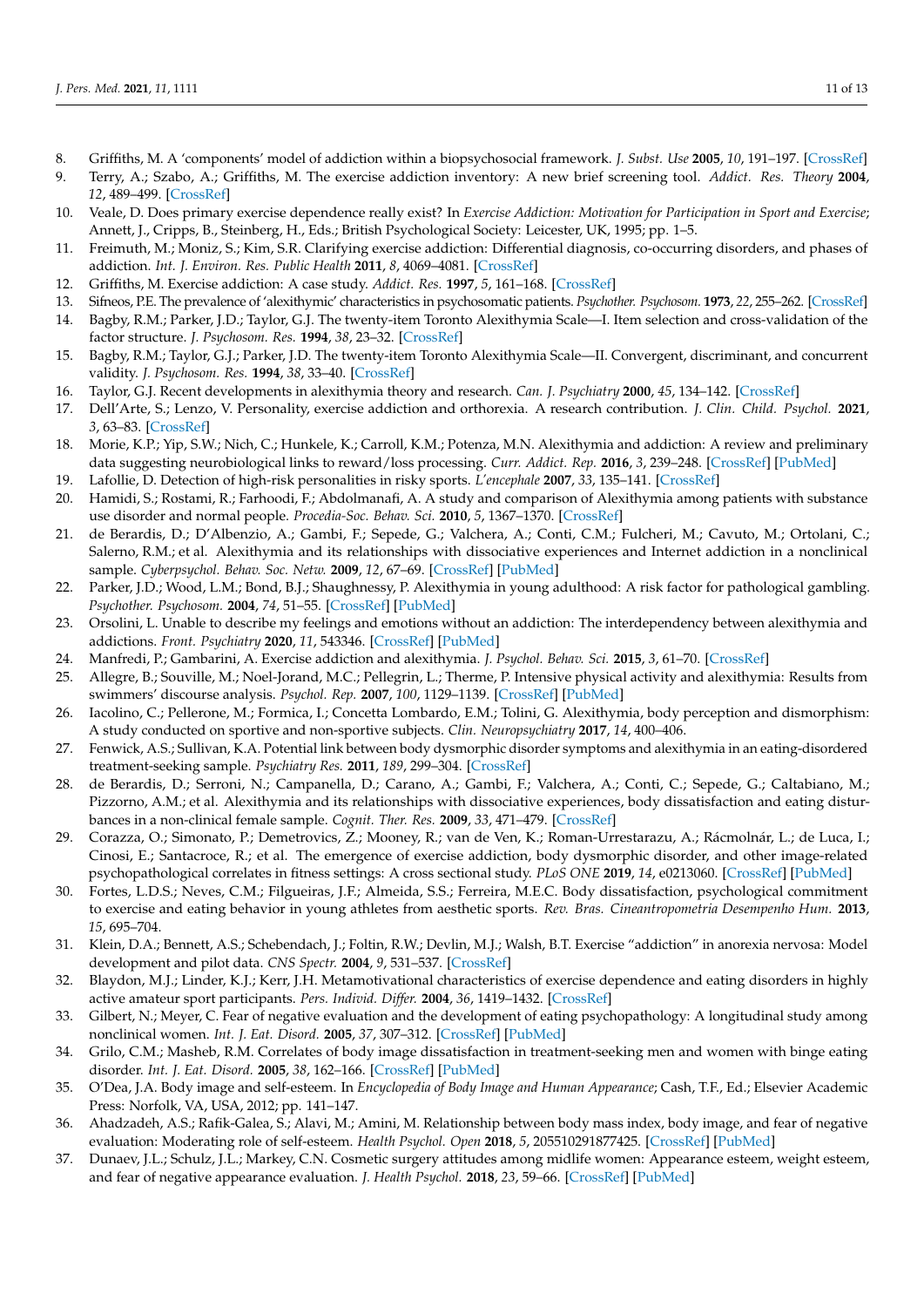- <span id="page-11-0"></span>38. Junghans-Rutelonis, A.N.; Suorsa, K.I.; Tackett, A.P. Self-esteem, self-focused attention, and the mediating role of fear of negative evaluation in college students with and without asthma. *J. Am. Coll. Health* **2015**, *63*, 554–562. [\[CrossRef\]](http://doi.org/10.1080/07448481.2015.1057146)
- <span id="page-11-1"></span>39. Jankauskiene, R.; Baceviciene, M. Body image concerns and body weight overestimation do not promote healthy behaviour: Evidence from adolescents in Lithuania. *Int. J. Environ. Res.* **2019**, *16*, 864. [\[CrossRef\]](http://doi.org/10.3390/ijerph16050864)
- <span id="page-11-2"></span>40. Paxton, S.J.; Eisenberg, M.E.; Neumark-Sztainer, D. Prospective predictors of body dissatisfaction in adolescent girls and boys: A five-year longitudinal study. *Dev. Psychol.* **2006**, *42*, 888–899. [\[CrossRef\]](http://doi.org/10.1037/0012-1649.42.5.888) [\[PubMed\]](http://www.ncbi.nlm.nih.gov/pubmed/16953694)
- <span id="page-11-3"></span>41. Gori, A.; Topino, E.; Griffiths, M.D. Protective and risk factors in exercise addiction: A series of moderated mediation analyses. *Int. J. Environ. Res. Public Health* **2021**, *18*, 9706. [\[CrossRef\]](http://doi.org/10.3390/ijerph18189706) [\[PubMed\]](http://www.ncbi.nlm.nih.gov/pubmed/34574631)
- <span id="page-11-4"></span>42. Griffiths, M.D.; Szabo, A.; Terry, A. The exercise addiction inventory: A quick and easy screening tool for health practitioners. *Br. J. Sports Med.* **2005**, *39*, e30. [\[CrossRef\]](http://doi.org/10.1136/bjsm.2004.017020) [\[PubMed\]](http://www.ncbi.nlm.nih.gov/pubmed/15911594)
- <span id="page-11-5"></span>43. Gori, A.; Topino, E.; Griffiths, M. A screening tool for exercise addiction: The psychometric properties of the Italian Exercise Addiction Inventory. *Int. J. Ment. Health Addict.* **2021**, in press.
- <span id="page-11-6"></span>44. Bressi, C.; Taylor, G.; Parker, J.; Bressi, S.; Brambilla, V.; Aguglia, E.; Allegranti, I.; Bongiorno, A.; Giberti, F.; Bucca, M.; et al. Cross validation of the factor structure of the 20-item Toronto Alexithymia Scale: An Italian multicenter study. *J. Psychosom. Res.* **1996**, *41*, 551–559. [\[CrossRef\]](http://doi.org/10.1016/S0022-3999(96)00228-0)
- <span id="page-11-7"></span>45. Littleton, H.L.; Axsom, D.; Pury, C.L. Development of the Body Image Concern Inventory. *Behav. Res. Ther.* **2005**, *43*, 229–241. [\[CrossRef\]](http://doi.org/10.1016/j.brat.2003.12.006)
- <span id="page-11-8"></span>46. Luca, M.; Giannini, M.; Gori, A.; Littleton, H. Measuring dysmorphic concern in Italy: Psychometric properties of the Italian Body Image Concern Inventory (I-BICI). *Body Image* **2011**, *8*, 301–305. [\[CrossRef\]](http://doi.org/10.1016/j.bodyim.2011.04.007) [\[PubMed\]](http://www.ncbi.nlm.nih.gov/pubmed/21664200)
- <span id="page-11-9"></span>47. Rosenberg, M. Rosenberg Self-Esteem Scale (RSE). *PsycTESTS Dataset* **1965**, *61*, 52.
- <span id="page-11-10"></span>48. Prezza, M.; Trombaccia, F.R.; Armento, L. La scala dell'autostima di Rosenberg: Traduzione e validazione Italiana [The Rosenberg Self-Esteem Scale: Italian translation and validation]. *Giunti Organ. Spec.* **1997**, *223*, 35–44.
- <span id="page-11-11"></span>49. Cohen, J. *Statistical Power Analysis for the Behavioral Sciences*, 2nd ed.; Lawrence Erlbaum: Hillsdale, NJ, USA, 1988.
- <span id="page-11-12"></span>50. Hayes, A.F. *Introduction to Mediation, Moderation, and Conditional Process Analysis Second Edition: A Regression-Based Approach*; Guilford Press: New York, NY, USA, 2018.
- <span id="page-11-13"></span>51. Wayne, S.J.; Lemmon, G.; Hoobler, J.M.; Cheung, G.W.; Wilson, M.S. The ripple effect: A spillover model of the detrimental impact of work–family conflict on job success. *J. Organ. Behav.* **2017**, *38*, 876–894. [\[CrossRef\]](http://doi.org/10.1002/job.2174)
- <span id="page-11-14"></span>52. Biddle, S.J.; Mutrie, N.; Gorely, T.; Faulkner, G. *Psychology of Physical Activity: Determinants, Well-Being and Interventions*; Routledge: New York, NY, USA, 2021. [\[CrossRef\]](http://doi.org/10.4324/9781003127420)
- 53. Warburton, D.E.; Bredin, S.S. Reflections on physical activity and health: What should we recommend? *Can. J. Cardiol.* **2016**, *32*, 495–504. [\[CrossRef\]](http://doi.org/10.1016/j.cjca.2016.01.024)
- <span id="page-11-15"></span>54. Warburton, D.E.; Nicol, C.W.; Bredin, S.S. Health benefits of physical activity: The evidence. *CMAJ* **2006**, *174*, 801–809. [\[CrossRef\]](http://doi.org/10.1503/cmaj.051351)
- <span id="page-11-16"></span>55. Piko, B.F.; Keresztes, N. Physical activity, psychosocial health and life goals among youth. *J. Community Health* **2006**, *31*, 136–145. [\[CrossRef\]](http://doi.org/10.1007/s10900-005-9004-2)
- <span id="page-11-17"></span>56. Szabo, A. *Exercise Addiction: A Symptom or a Disorder*; Nova Science Publishers: Hauppauge, NY, USA, 2010.
- <span id="page-11-18"></span>57. Hausenblas, H.A.; Schreiber, K.; Smoliga, J.M. Addiction to exercise. *BMJ* **2017**, *357*, j1745. [\[CrossRef\]](http://doi.org/10.1136/bmj.j1745)
- <span id="page-11-19"></span>58. Woodman, T.; Cazenave, N.; Le Scanff, C. Skydiving as emotion regulation: The rise and fall of anxiety is moderated by alexithymia. *J. Sport Exerc. Psychol.* **2008**, *30*, 424–433. [\[CrossRef\]](http://doi.org/10.1123/jsep.30.3.424) [\[PubMed\]](http://www.ncbi.nlm.nih.gov/pubmed/18648114)
- <span id="page-11-20"></span>59. Van Landeghem, C.; Jakobson, L.S.; Keough, M.T. Risk of exercise dependence in university students: A subtyping study utilizing latent profile analysis. *Psychol. Sport Exerc.* **2019**, *45*, 101575. [\[CrossRef\]](http://doi.org/10.1016/j.psychsport.2019.101575)
- <span id="page-11-21"></span>60. Pellerone, M.; Cascio, M.I.; Costanzo, G.; Gori, A.; Pace, U.; Craparo, G. Alexithymia and psychological symptomatology: Research conducted on a non-clinical group of Italian adolescents. *Int. J. Cult. Ment.* **2017**, *10*, 300–309. [\[CrossRef\]](http://doi.org/10.1080/17542863.2017.1307434)
- <span id="page-11-22"></span>61. Gori, A.; Topino, E.; Craparo, G.; Bagnoli, I.; Caretti, V.; Schimmenti, A. A comprehensive model for gambling behaviors: Assessment of the factors that can contribute to the vulnerability and maintenance of gambling disorder. *J. Gambl. Stud.* **2021**. Online first. [\[CrossRef\]](http://doi.org/10.1007/s10899-021-10024-3)
- <span id="page-11-23"></span>62. Craparo, G.; Magnano, P.; Zapparrata, M.V.; Gori, A.; Costanzo, G.; Pace, U.; Pellerone, M. Coping, attachment style and resilience: The mediating role of alexithymia. *Mediterr. J. Clin. Psychol.* **2018**, *6*, 1–30. [\[CrossRef\]](http://doi.org/10.6092/2282-1619/2018.6.1773)
- <span id="page-11-24"></span>63. Caretti, V.; Gori, A.; Craparo, G.; Giannini, M.; Iraci-Sareri, G.; Schimmenti, A. A new measure for assessing substance-related and addictive disorders: The Addictive Behavior Questionnaire (ABQ). *J. Clin. Med.* **2018**, *7*, 194. [\[CrossRef\]](http://doi.org/10.3390/jcm7080194)
- <span id="page-11-25"></span>64. Hamer, M.; Karageorghis, C.I. Psychobiological mechanisms of exercise dependence. *Sports Med.* **2007**, *37*, 477–484. [\[CrossRef\]](http://doi.org/10.2165/00007256-200737060-00002)
- <span id="page-11-31"></span>65. Berczik, K.; Szabó, A.; Griffiths, M.D.; Kurimay, T.; Kun, B.; Urbán, R.; Demetrovics, Z. Exercise addiction: Symptoms, diagnosis, epidemiology, and etiology. *Subst. Use Misuse* **2012**, *47*, 403–417. [\[CrossRef\]](http://doi.org/10.3109/10826084.2011.639120)
- <span id="page-11-26"></span>66. Szabo, A. The impact of exercise deprivation on well-being of habitual exercises. *Aust. J. Sci. Med. Sport* **1995**, *27*, 68–75. [\[PubMed\]](http://www.ncbi.nlm.nih.gov/pubmed/8599747)
- <span id="page-11-27"></span>67. Montebarocci, O.; Codispoti, M.; Surcinelli, P.; Franzoni, E.; Baldaro, B.; Rossi, N. Alexithymia in female patients with eating disorders. *Eat. Weight Disord.* **2006**, *11*, 14–21. [\[CrossRef\]](http://doi.org/10.1007/BF03327739)
- <span id="page-11-28"></span>68. Tornero-Quiñones, I.; Sáez-Padilla, J.; Castillo Viera, E.; Garcia Ferrete, J.J.; Sierra Robles, A. Risk of dependence on sport in relation to body dissatisfaction and motivation. *Sustainability* **2019**, *11*, 5299. [\[CrossRef\]](http://doi.org/10.3390/su11195299)
- <span id="page-11-29"></span>69. Marques, A.; Peralta, M.; Sarmento, H.; Loureiro, V.; Gouvei, A.É.R.; de Matos, M.G. Prevalence of risk for exercise dependence: A systematic review. *Sports Med.* **2019**, *49*, 319–330. [\[CrossRef\]](http://doi.org/10.1007/s40279-018-1011-4) [\[PubMed\]](http://www.ncbi.nlm.nih.gov/pubmed/30374944)
- <span id="page-11-30"></span>70. Szabo, A.; Demetrovics, Z.; Griffiths, M.D. Morbid exercise behavior: Addiction or psychological escape? In *The Exercise Effect on Mental Health: Neurobiological Mechanisms*; Budde, H., Wegner, M., Eds.; Routledge: New York, NY, USA, 2018; pp. 277–311.